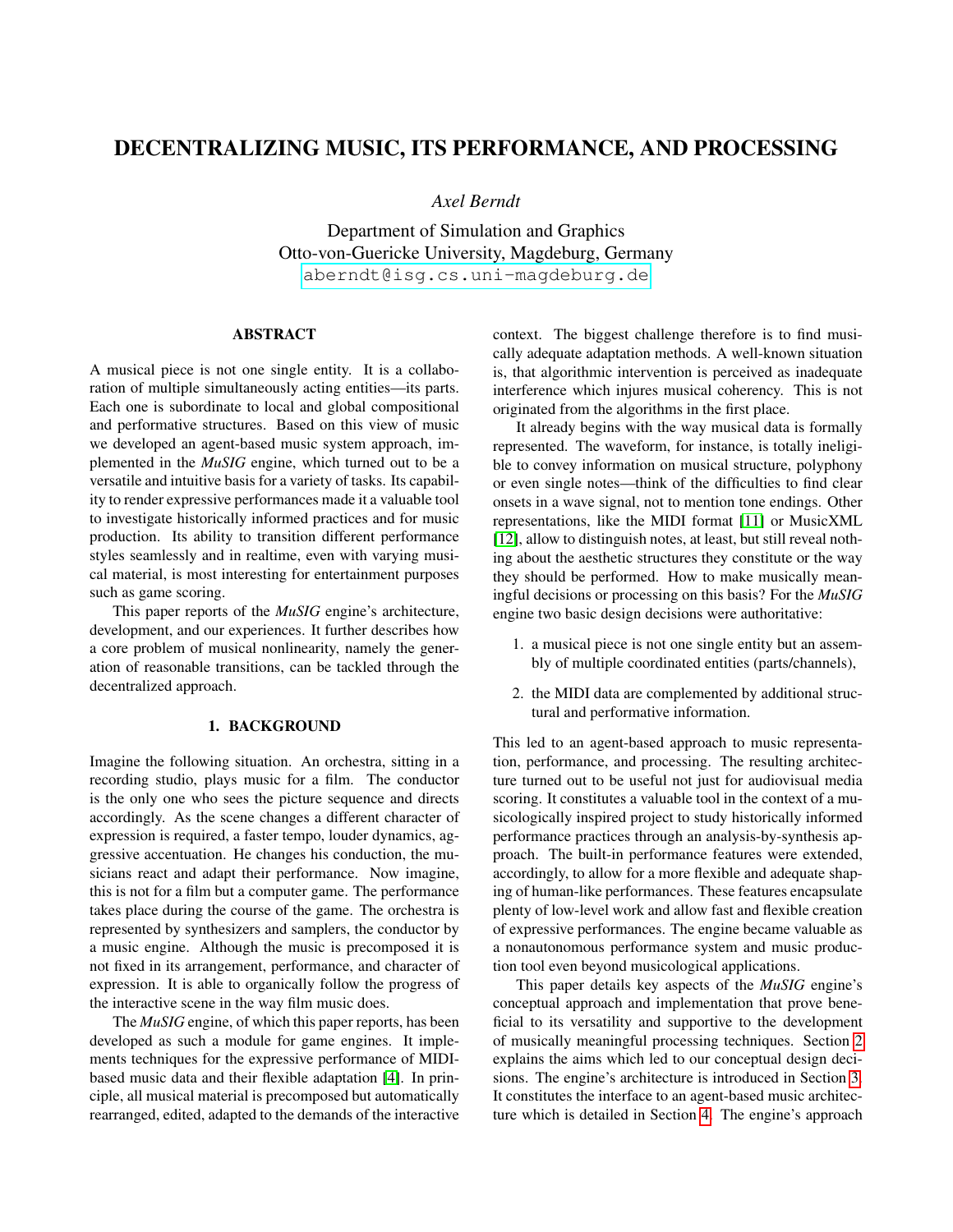to musical nonlinearity for interactive media scoring is explained in Section [5.](#page-4-0) Subsequent to a discussion in Section [6,](#page-6-0) the paper is concluded in Section [7.](#page-7-3)

## 2. AIMS

The purpose of music engines in games is to handle musical data and play them back. Some also include arrangement techniques to adapt musical expression to the interactive context [\[1,](#page-7-4) [2,](#page-7-5) [9\]](#page-7-6). To seize further potential beyond the arrangement of fixed musical snippets, some systems allow to render different expressive performances of a compositional material [\[10\]](#page-7-7) and the generation [\[15,](#page-7-8) [8\]](#page-7-9) or recombination [\[17\]](#page-7-10) of musical data.

In case of the *MuSIG* engine the musical material, whether composed or automatically generated, is given as MIDI data, likewise several performance descriptions that can be rendered into expressive MIDI sequences. The engine implements techniques to transition different such performance styles, orchestrations, and even different versions of a compositional material (e.g., a plain version, an ornate, and several others with differing melodic or rhythmic properties).

To evade conflicts with the performative and compositional structure, these transitions are grounded on the principle to vary as few and as little as necessary for a smooth musical connection. To further strengthen musical coherence and conclusiveness, all transitional changes are integrated into the structural context. This means that any changes are aligned with meta-structural features like phrase borders or emphatic stress-points.

All this runs interactively while the music is playing back. This is facilitated by an agent-based approach. An agent represents a musical part or MIDI channel. Each agent acts autonomously and coordinates itself with the other agents through globally accessible metadata.

<span id="page-1-0"></span>In fact, the outer part of the engine implements no global performance rendering or processing techniques. It rather acts as an interface to the agents, allows to trigger their built-in processing functionalities, and to control their realtime performance. The engine's application programming interface (API) conceals all this from the application developer and provides intuitive high-level control comparable to that of a CD-player. No specialized musical knowledge is needed to handle the engine controls. The purpose of music engines in games is to handle musical<br>and that an play them back. Some also include arrangement techniques to adapt musical expression to the interac-<br>tive context [1, 2, 9]. To seize further protenti

# 3. ENGINE ARCHITECTURE

<span id="page-1-1"></span>The *MuSIG* engine basically consists of three parts: the API, a list of music objects, and the Player to play them back. Figure [1](#page-1-2) visualizes the engine's architecture. This Section details API and Player. The structure of the music objects is

<span id="page-1-2"></span>

Figure 1. *MuSIG* engine's basic architecture.

All implementations were done in C/C++. *MidiShare* was used as MIDI API [\[7\]](#page-7-11). It furthermore takes over the realtime event scheduling. The *TinyXML* library was applied for XML processing [\[13\]](#page-7-12).

To keep the engine controls as simple as possible, the API offers just a hand full of very high-level function calls. Musical data can be loaded into the music objects list and deleted from it. Those which are present in the list are available for playback. Starting and stopping playback are simple function calls, likewise the transitioning to different performance styles or musical data.

The play and transition functions pass a reference (more precisely a C pointer) through to the Player, which points at the respective item in the music objects list. Further parameters of these functions indicate the performance style, in which to render the raw MIDI data before playing them back, and the playback starting position or maximal transition duration, respectively. This is, concisely said, all what the application programmer has to handle. Everything else runs under the hood.

Even the next stage, the Player, implements no processing functionalities. These are provided by the agents (channel objects, see Section [4\)](#page-2-0) which are contained in the music objects. The Player's task is to trigger them. It furthermore starts playback threads and the management thread. Both are functions which, once called, autonomously send their next call to the *MidiShare* realtime scheduler. The Player protocols all scheduled function calls (*typeProcess* events in *MidiShare* jargon). This makes the Player the predestined interface to interrupt, continue, and terminate this behavior.

Before starting playback, the Player calls the music object—thereby its channel objects/agents—to render the desired performance style into expressive MIDI data. There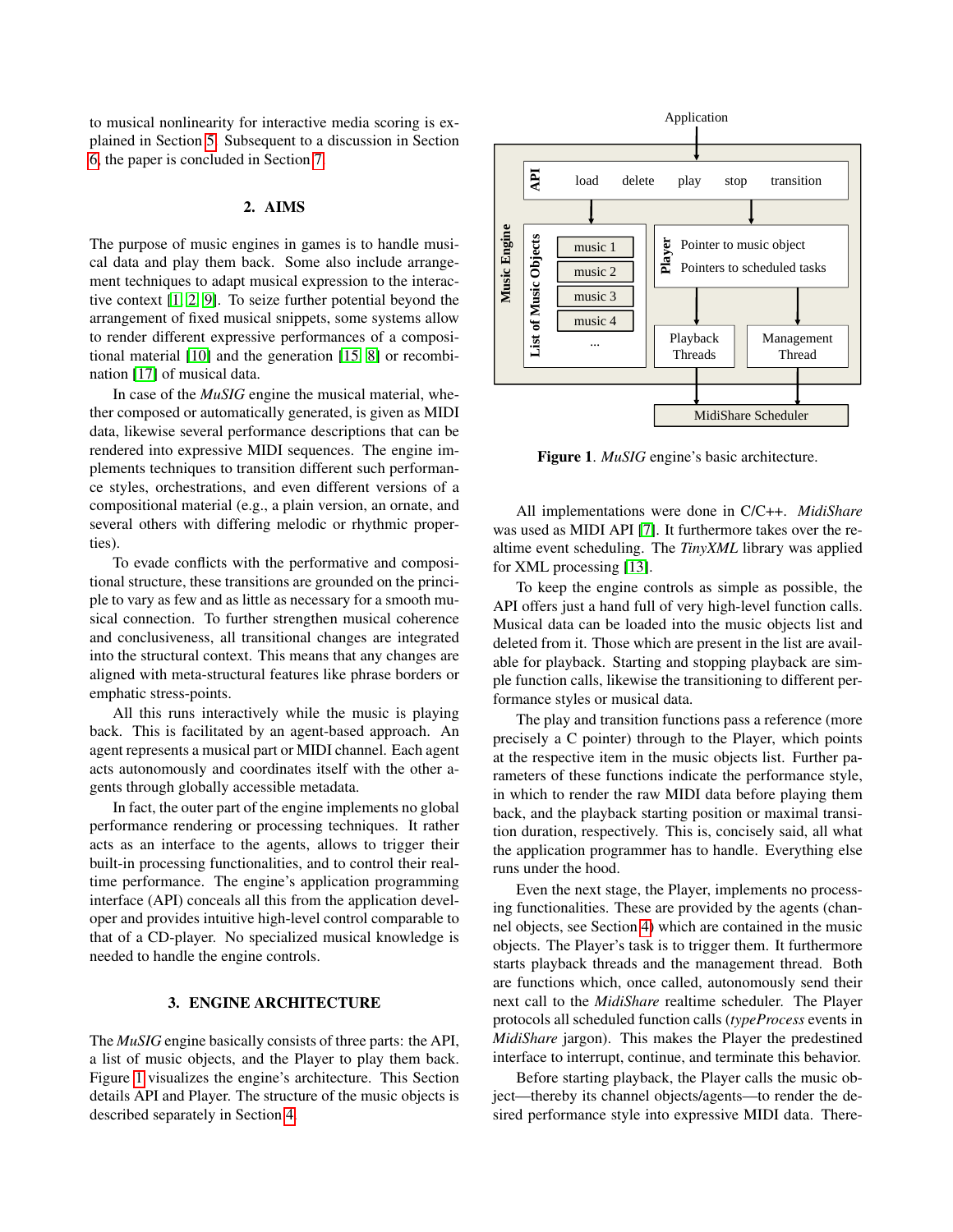after, playback is done by the agents themselves. Each one runs in its own independent realtime thread, represented by a playback task. This is not only needed to enable each agent performing with its own independent tempo. It is also the key to bypass the tempo/timing concept of the MIDI standard and introduce our own expressive musical timing concept which allows for continuous tempo transitions, asynchrony, random imprecision, and self-compensating micro deviations. A detailed description of our timing concept and its implementation is given in [\[3\]](#page-7-13).

No events<sup>[1](#page-2-1)</sup> from the actual MIDI sequence were sent to the scheduler. Instead, the playback function is called when such an event is due. It then triggers the agent's event processing for this and each succeeding event with the same due date. This decentralization of the event processing enables each agent to run in its own playback mode. Two such modes are provided up to now: the standard MIDI mode and the Vienna mode. The latter generates some additional controller messages for a proper playback on the *Vienna Instruments* software sampler [\[14\]](#page-7-14). More explanation on playback modes is given in Section [4.](#page-2-0)

The agent's event processing returns a pointer at the next due event. Its MIDI tick date is converted into a millisecond value [\[3\]](#page-7-13). The corresponding playback function call/*type-Process* event is sent to the scheduler and logged in the Player's scheduled tasks list.

This list is maintained by the management task which checks regularly for dispatched entries to erase them and keep the list short. This is not just for memory efficiency, but to keep track of the playback state. If the list is empty, that means no further call is sent to the scheduler, the playback is finished. In this case the management function resets the Player and terminates. Otherwise, its next call is scheduled at a certain interval, e.g., twice a second.

Keeping track of pending and dispatched playback calls is further necessary to properly intervene in the playback. For interruption, all pending events have to be cancelled. This is, of course, not possible with events which have been dispatched already and with those which may be processed currently. Their pointers are not valid anymore. Such inconsistencies can be excluded through the management task.

Everything the management function does up to now can be done much easier, of course. The ultimate reason to introduce this mechanism is to easily ensure consistency and exclusiveness of data access. The management thread runs at the same interrupt level as the playback threads. No agent can execute event processing on its MIDI sequence when the management function is processed. Thereby, external intrusion can be processed without corrupting proper playback. This is, for instance, used in the final part of music transitions (described in Section [5\)](#page-4-0). Just after all agents have created a new MIDI sequence in a separate buffer (dur-

<span id="page-2-2"></span>

Figure 2. The *MuSIG* engine's music architecture.

ing playback) it is then shifted into the playback buffer at once—just like *double buffering* in computer graphics [\[6\]](#page-7-15).

#### 4. MUSIC ARCHITECTURE

<span id="page-2-0"></span>One all-embracing sequence of MIDI messages may suffice to play a musical piece back in a media player but it is insufficient for any further processing. Working on one single part would necessitate a filter operation to find relevant messages first. The implementation of channel-exclusive playback modes, which handle MIDI data differently, would be unnecessarily inconvenient. Furthermore, MIDI messages are low-level information; the problems to make musically meaningful decisions on this basis have been mentioned.

A musical piece as it is represented within the *MuSIG* engine is more than its pure MIDI data. These are organized according to an architectural concept to differentiate global and local information and to easily perform processing tasks in their most local context without filtering overhead. This is even closer to the way music is structured—not one allcomprising 'flat' entity but multiple part-wise contributing entities. MIDI data are further complemented by additional information on compositional structure and expressive performance. The general concept for music architecture is illustrated in Figure [2.](#page-2-2)

<span id="page-2-1"></span><sup>&</sup>lt;sup>1</sup>The term 'event' is used synonymical for MIDI message.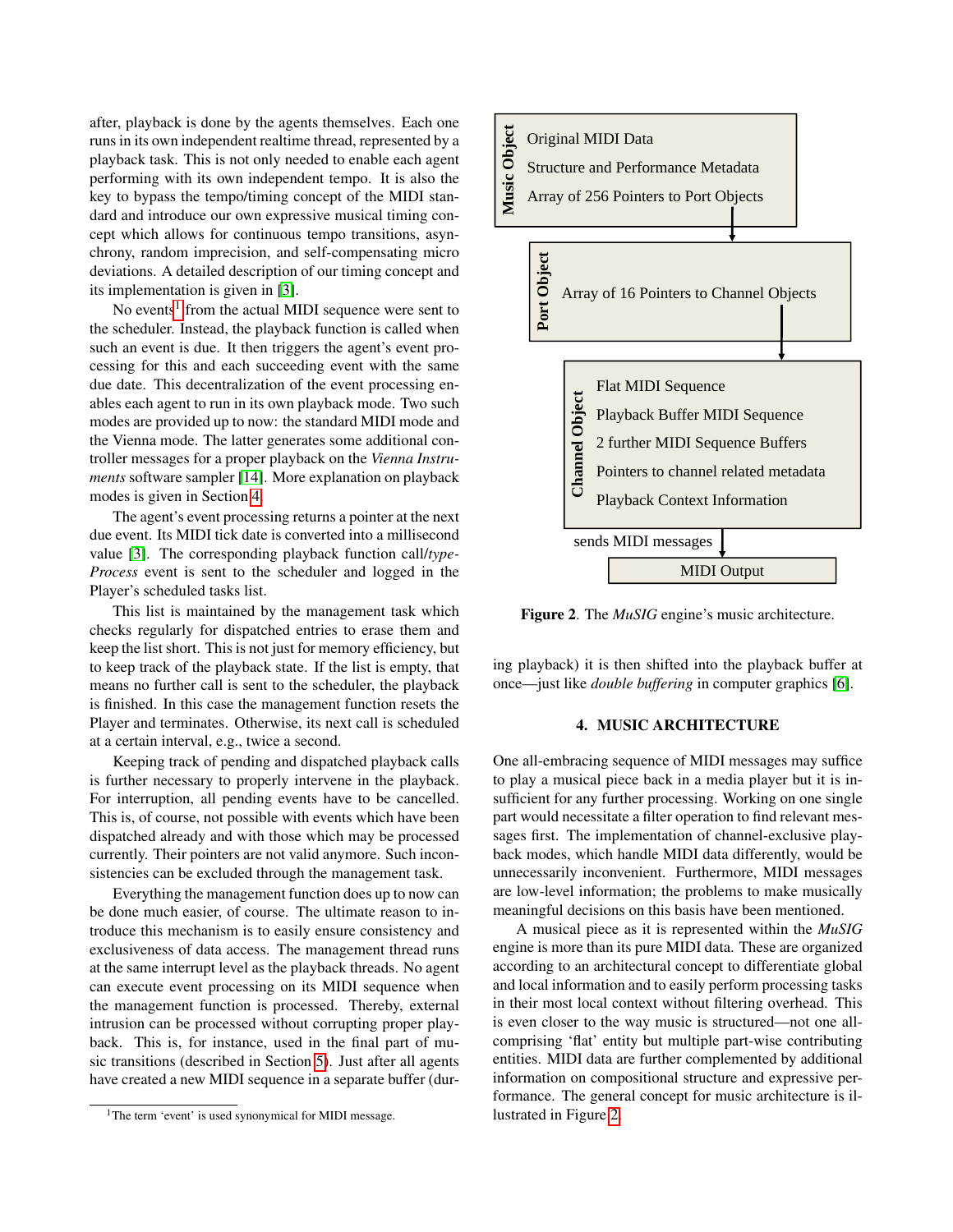<span id="page-3-0"></span>

Figure 3. The organization concept of musical data.

The global class for a musical piece is the music object class. It loads a MIDI file and corresponding structural and performative metadata which are supplied by two separate XML files. Both types of metadata are structured in accordance to their area of applicability (see the schematization in Figure [3\)](#page-3-0). Some are global others relate to a single part; some are general header information (e.g., an articulation style which formally defines articulation instructions), others are temporally fixed (e.g., articulation instructions applied to notes). The latter are organized in sequentially ordered lists.

Structural metadata give information on the formal segmentation of the musical piece. Three segmentation layers are differentiated (with increasing temporal granularity): the section, phrase, and figure layer. The latter compares to motifs regarding its average temporal extent. Further melodic, rhythmic, and harmonic information can be included to concretize structural properties. If these information are globally defined, they represent the formal structure of all parts. However, if any part defines its own local properties, they dominate possibly contrary global ones for this particular part. This principle applies equally to performance information.

Performance metadata are formal descriptions to convert the raw MIDI data into expressive versions. Tempo, rubato (micro-deviations), asynchrony, 'human' imprecision, dynamics, metrical emphasis, and articulation are included. Where to do a ritardando, accelerando, de-/crescendo, how strong, which notes to articulate staccato, tenuto, legato and so forth, all this is explicitly given in a formal high-level representation. It can be symbolic output of external performance generation systems ([\[16\]](#page-7-16) gives an overview of such systems) or manually edited. Multiple performance variants can be defined. Performance transition techniques (see Section [5\)](#page-4-0) allow to combine them interactively during playback.

The music object class implements methods to load the XML data, check them for consistency, repair inconsistencies, and optimize them for fast access during realtime playback. Further preprocessing splits the original MIDI sequence into several sequences which contain only the MIDI events of single MIDI ports. Instances of the port object class are created and their pointers stored in the music object's designated array. In the same way the port objects split their sequence into channel-exclusive sequences and instantiate channel objects—the agents.

The channel object first unites noteOn and corresponding noteOff events into *MidiShare typeNote* events. This is not only closer to music notation, it lowers the effort to articulate them, later on. Furthermore, each channel object has to create an endTrack event, because the original MIDI sequence usually contains only one which goes to channel 0 after splitting. The resulting MIDI sequence is stored as the basis for any further music processing, e.g. for performance rendering. It remains unchanged from now on. This means, each expressive version will be a direct derivative of this clean initial version. The music object further passes pointers through to its channel objects which enable direct access to locally relevant structure and performance metadata. This defines the agent's perception of its environment. Further references, e.g. to other agents, are easily possible but not used yet (see Section [6\)](#page-6-0).

Now, all necessary information (a clean flat MIDI sequence and performance descriptions) are given to render expressive MIDI sequences. Therefore, each channel object creates a copy of its flat sequence. This is modified and complemented by further MIDI messages to integrate all performance aspects except for timing (i.e., tempo, rubato, asynchrony, random imprecision). The resulting sequence is put into the playback buffer. Thereafter, the channel object's playback context information are initialized. These comprise

- a pointer at the next due event,
- a flag to indicate whether the channel has to loop or stop when the endTrack event is reached,
- a synchronization date which is used to compensate numerically caused timing drifts,
- a pointer at the current performance style which is still needed for tick-to-millisecond conversion (timing is rendered in realtime),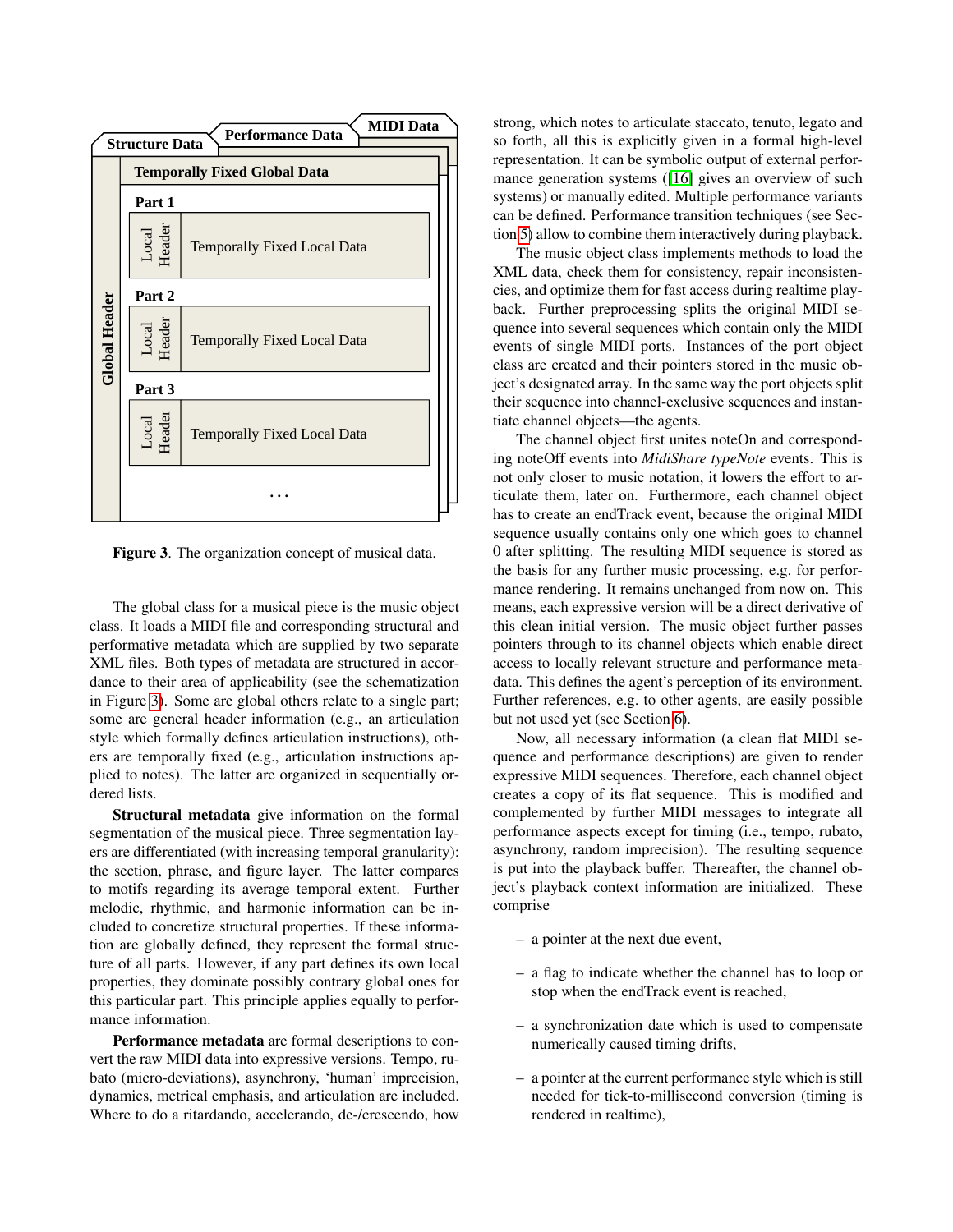- a playback mode switch, and
- MIDI controller numbers to indicate those which are designated to control the *Vienna Instruments* sampler.

The event processing differs depending on the playback mode. Two modes are currently implemented. The standard MIDI mode sends most upcoming events as they are, whereas, the Vienna mode sends additional controller messages for a proper playback on *Vienna Instruments* and filters some other inconvenient events. Additional controllers adjust, for instance, the articulation of each note.

However, both modes differ in some respects from a conventional media player's MIDI playback. First of all, only events, which are implemented by synthesizers and samplers, are sent. Markers, lyrics etc. are skipped. This reduces MIDI traffic. Furthermore, *typeNote* events need to be split back into noteOn and noteOff to play them back. The noteOn event is created and sent directly when a *typeNote* occurs, the corresponding noteOff is created and inserted into the playback buffer sequence. When it occurs, it is sent and removed from the sequence again. Another major difference to usual MIDI playback lies in the way dynamics are implemented. Note-wise dynamics are, of course, still rendered into *typeNote*/noteOn velocity attributes but for subnote-dynamics *MidiShare typePrivate* events are used. They are translated either into usual channelVolume messages or respective controller events for the Vienna mode by the playback event processing. Output events are sent to *MidiShare* for immediate output and the pointer at the succeeding due event is returned to the playback task.

Each channel object is self-responsible for its playback, playback modes can differ between channels, even their timings can be autonomous. This kind of decentralization continues in all further music processing. Each channel renders its expressive MIDI sequences on its own and when playback is manually stopped, the call is propagated through the music object and port objects down to each playing channel which itself stops all sounding notes and resets its playback information. Over the metadata pointers, which primarily refer to channel-related structure and performance data, each channel has the possibility to navigate to other channels' and global information. This is, for instance, used when all agents are performing synchronously with the same global tempo but autonomously with distinctive local mircovariations.

## <span id="page-4-0"></span>5. MUSICAL AND PERFORMATIVE NONLINEARITY

The *MuSIG* engine's approach to musical nonlinearity is based on precomposed material. The music is given, and through its performance metadata also several ways to perform it. One such performance style does not only describe how to shape tempo, dynamics, articulation and so on. It further includes instructions about which channels should be playing and which not. In this way, each performance style can feature a distinctive instrumentation and even exclusive musical material or combinations of it. An example: one style performs a melody on channel 2 and its accompaniment on channels 3 and 4; another style may play the same accompaniment but a different melody on channel 1. It is furthermore possible to mute notes within a channel's MIDI sequence—a kind of a 'mute' articulation. This is used, for instance, to introduce little variants and ornamentations. One performance style may include trills while another plays the same notes straight.

For interactive media scoring, it is not only feasible to play music back in these expressive performance styles but to transition them dynamically during playback. However, generating such transitions cannot be done naively. Expressive performance and orchestration have the task to emphasize chosen aspects of the compositional structure to make them clearer to the listener. Performance transitions have to go along with this. They have to be likewise embedded in the structural context in order not to conflict with it. Good transitions seem to be motivated not only by external influence but by the music itself.

In this regard, the *MuSIG* engine's decentralized concept prove to be particularly beneficial. Each agent/channel creates its own locally optimal transition. Thereby, the result keeps polyphonic properties of the musical structure and both involved performance styles (the current and the next). Nonetheless, a first task has to be done globally—the creation of a working-copy of the current performance style. Then, each agent is called to compute and apply its changes to transition to the target style. An application-given latency constraint ensures that all agents keep reasonably together. It sets the maximal duration until they have to reach the target style.

First, each agent analyzes the structural context within the latency frame to find the strongest structural border. This will be the transition's destination. Possible destinations are (with decreasing valence): the beginning of the next section, phrase or figure (endings are only needed when the agent shall finish its performance), the last barline or beat within the frame, or the end of the latency frame itself which marks the worst case if no information on the music is given, even no time signature. The weaker the destination, the more important is a sufficiently long transitional period (up to the whole latency) to implement changes as subtle as possible.

However, changes are not made to MIDI data in the first place but to the working-copy of the current performance style. Only in the end, when the transitioning performance style is ready, a new MIDI sequence is rendered. The transitioning style keeps the current style's data up to the destination date, followed by the target style's remaining performance data. Changes can be applied to the time frame from the current playback position up to the maximum latency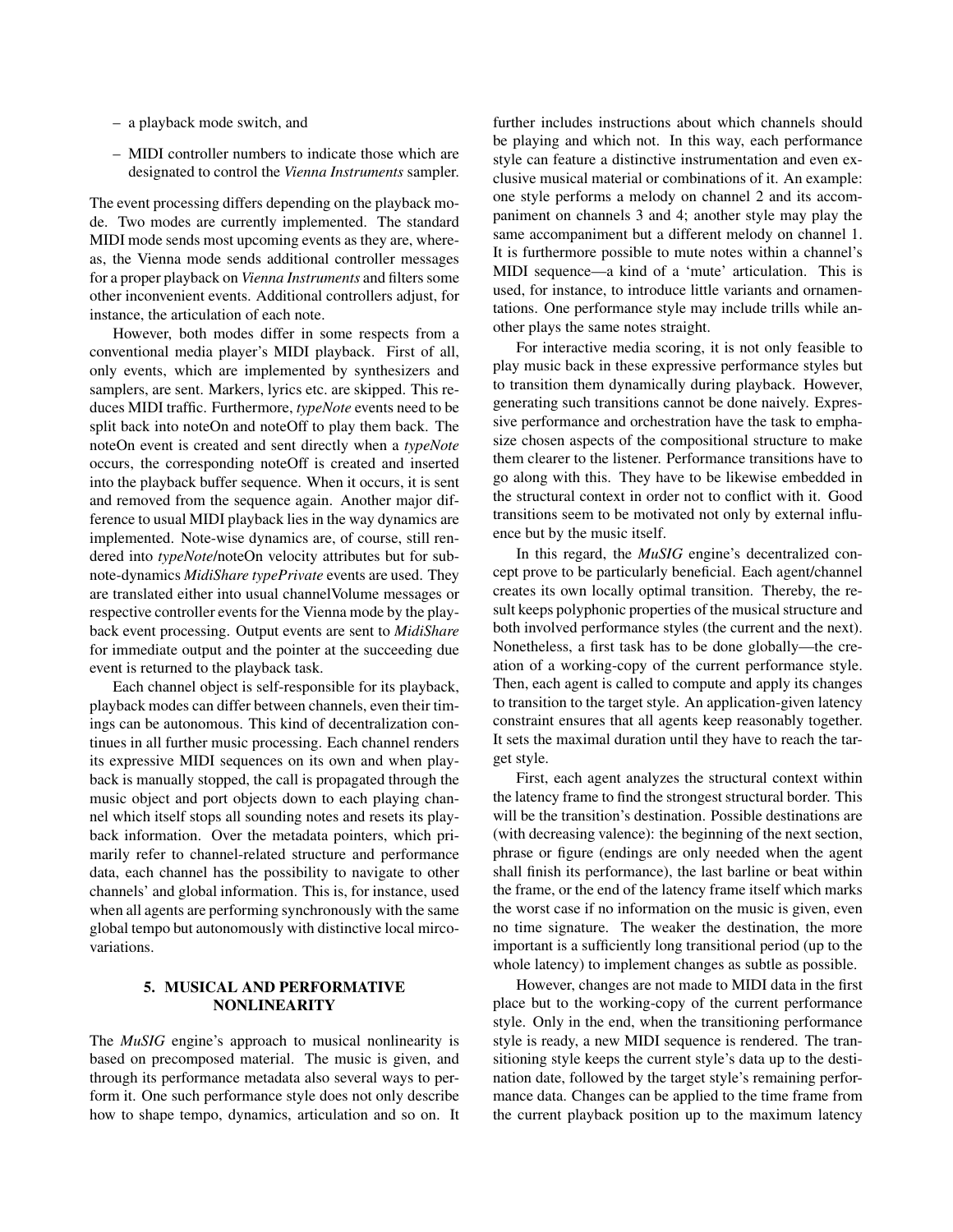date. Having the transition represented as a self-contained performance style opens up the flexibility to create further transitions to other styles even if the current transition is still playing (transition out of a transition). Later during playback, when the agent reaches the endTrack event, before starting over with the next loop iteration, it will switch away from the transition style to the actual target style and the corresponding expressive MIDI sequence.

The agents edit only their local performance data. Temporally fixed global data are made local, i.e., copied into the local domain, therefore. This enables the agents to handle polyphonically divergent situations (differing destination points and valences) to the local optimum. Only the global tempo map needs to be treated globally to ensure overall synchrony. All further actions depend not only on the valence of the destination point but also on the goal which an agent pursues in the transition. Three categories can be distinguished:

- 1. cueing a muted agent,
- 2. ending a performing agent,
- 3. transitioning a performing agent.

Furthermore, two classes of performance features have to be distinguished. Point features relate to single notes (e.g., articulations and metrical accentuation). Temporally extensive features embrace non-zero time intervals (e.g., tempo and dynamics instructions).

Transitioning point features, like articulations of single notes, over a certain period makes no sense. Instead, these features are directly switched to the target style's setting. This change takes place at the cue point of newly starting agents (1st category) and at the transition's destination point for both other categories. This direct change may be conspicuous but through its alignment with structural properties it is not perceived as inappropriate. It rather seems to acknowledge interpretational intention which has been prepared by the transition of temporally extensive features.

However, transitioning temporally extensive features is more complex. Here, it shall be described using the example of dynamics. Each performance style defines for each agent a dynamics map—a global one can be made local, as mentioned above. A dynamics map is a temporally ordered list of dynamics instructions. One such instruction *I<sup>n</sup>* has the form (simplified)

$$
I_n = (d_n, v_{1_n}, v_{2_n}, s_n)
$$

with  $d_n$  being the MIDI tick date of the instruction. Its range is terminated by the succeeding instruction  $I_{n+1}$ . Instruction  $I_n$  describes a gradual dynamics change in the interval  $[d_n, d_{n+1})$  from dynamics value  $v_{1n}$  to  $v_{2n}$ . Both are given either as MIDI velocity values or symbolic representations such as *f, mp, pp* etc. The shape of this change can be linear, potential or sigmoid. Even the sigmoidal characteristic does not have to be balanced but can tend along the time axis to either describe very determined crescendi and decrescendi or rather neutral ones. This property is set by the term *sn*. Basically, all temporally extensive features can be formally represented in this way. This facilitates a homogeneous algorithmic approach to transition them. Therefore, the last current-style instruction in

## [currentPlaybackPosition,destinationDate)

is taken and designated as  $I_t$ . If none exists in this interval, one is created at playback position. It takes over the dynamics at this point in  $v_{1t}$  and its predecessor's target value in  $v_{2t}$ . The predecessor's corresponding attribute is set to  $v_1$ , accordingly.  $I_t$  constitutes the starting point for all transitional changes. As target instruction, designated  $I_{t+1}$ , the first target-style instruction in the interval

#### [destinationDate, latencyMaximumDate]

is taken. Again, if none can be found, one is inserted at destination date. Both instructions,  $I_t$  and  $I_{t+1}$  embrace the destination date in the way  $d_t <$  destinationDate  $\leq d_{t+1}$ .

In contrast to this, for starting and ending agents (categories 1 and 2) the instruction dates are constrained to

 $d_t$  = currentPlaybackPosition

$$
d_{t+1} = destinationDate.
$$

For the starting case,  $v_{1t}$  is set to 0. For the ending case,  $v_{1_{t+1}}$  and  $v_{2_{t+1}}$  are set to 0, and any succeeding instructions after  $I_{t+1}$  are removed from the dynamics map.

If the destination date is set on the last barline or weaker (i.e., it could not be aligned with section, phrase or figure borders), the dynamics transition will smoothly fade to the target value, i.e.  $v_{2t} = v_{1t+1}$ , in either category. With decreasing valence, the fading characteristics  $s_t$  are set more neutral.

In case of the strongest possible destination point (section border),  $v_{2t}$  is set to 0 for newly starting agents, and remains unchanged for categories 2 and 3. This means, a starting agent begins directly with the new section, an ending one finishes the current section, a transitioning agent finishes the current section in the old style and begins the next section directly in the target style. Such a direct change/switch is, of course, only possible with section borders because they close a musically coherent episode and begin another.

Phrases and figures are formally less concluding. Newly starting agents can still cue in directly but the other categories need to be treated more carefully. Ending agents (category 2) imitate the gesture of ending dynamically. Therefore, attribute  $v_{2t}$  is reduced to 5/6 for phrase endings and 2/3 for figure endings. This reinforces its concluding character. The term  $s_t$  is adjusted, accordingly, to mold a very determined characteristic.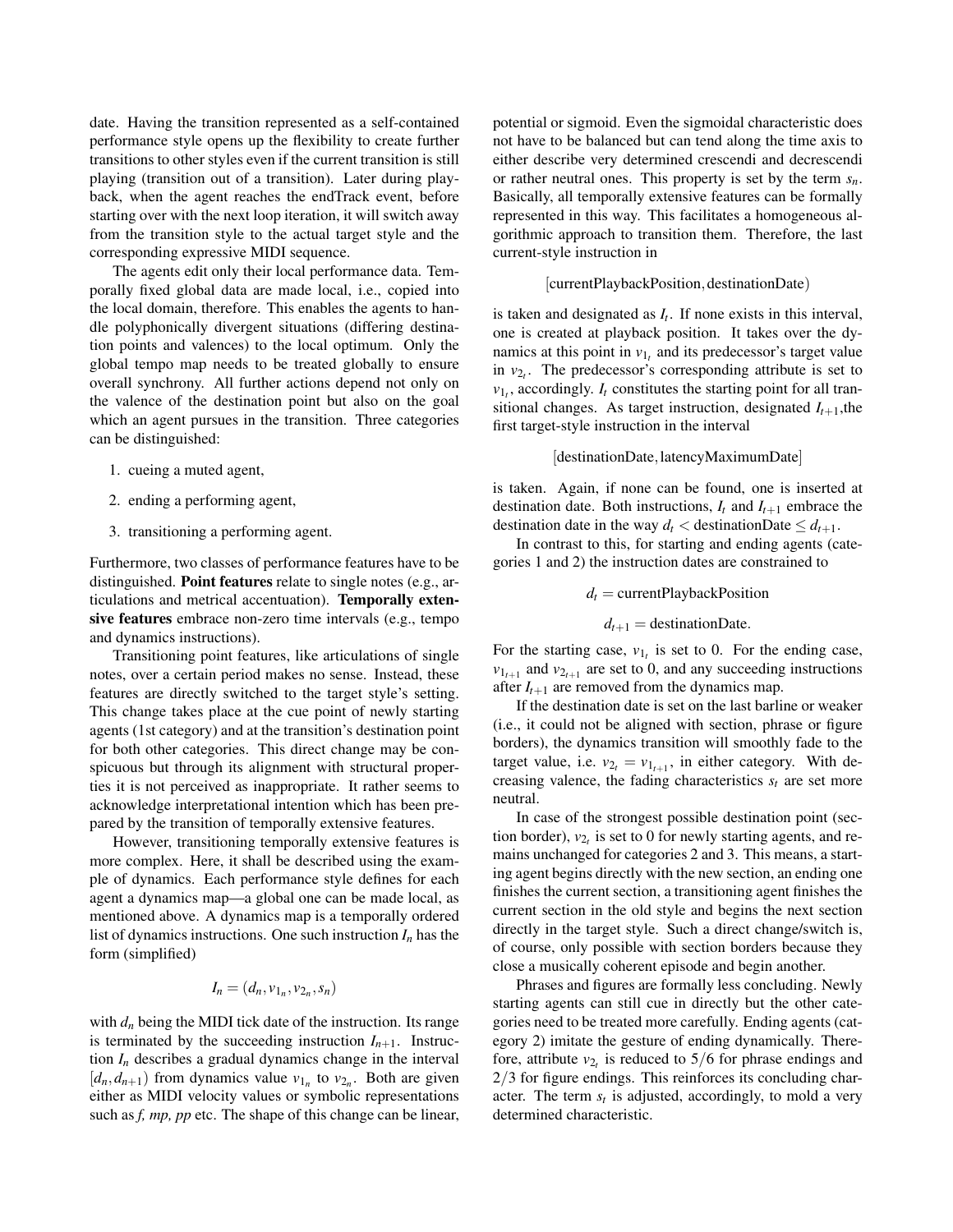For category 3 transitioning, the agent changes attribute  $v_{2t}$  in accordance with the condition to vary as little as necessary. Therefore, the dynamics situation in the target style at  $d_{t+1}$  is analyzed. If the dynamics are continuous,  $v_{2<sub>t</sub>}$  is set to  $v_{1_{t+1}}$ , resulting in a smooth transition. But in the discontinuous case, i.e. a stepwise dynamics change,  $v_{2t}$  is set to that corner of the step which is nearest to its current value.

Finally, all agents render new MIDI sequences into separate buffers. These are then shifted into the playback buffer at once via the management function.

Through complying not only with compositional structure but also with preexistent performance features within the latency boundaries, the transition will still be reasonable even in the absence of structural metadata. However, the transition to higher-value structural borders is, of course, generally more determined and felicitous.

This approach allows even to finish playback fairly reasonable. This can be done by transitioning to a special performance style which mutes all agents and defines a slow tempo. The transition results in a decrescendo and ritardando to the determined destination point. This works most conclusive in case of very strong structural borders (e.g., section ending) and identical destination points for all agents. Even weak destination points would suffice; the resulting transition will be a *decrescendo al niente*, i.e., a complete fadeout.

#### <span id="page-6-0"></span>6. DISCUSSION AND FUTURE PERSPECTIVES

Several conceptual and implementation aspects of the *MuSIG* engine deserve closer analysis and discussion. First of all it has to be stated that the engine, since MIDI-based, does not provide instrumental sounds. It sends MIDI messages. The system's synthesizer or sampler creates the sounds. These can differ extremely from system to system. All this is well-known. But it brings a particular problem for performance rendering. Articulations may not always be satisfying. Dynamics may work good on some systems, on others it may be unbalanced—such differences were systematically analyzed by [\[5\]](#page-7-17). According to the quality and liveliness of the instrumental sounds it can even be advisable to adjust the musical tempo. For the less lively sounds musicians/producers tend to choose a faster tempo to conceal these problems from the listener and to avoid boredom.

Such adaptation cannot be done automatically up to now, with one exception. The *MuSIG* engine offers two playback modes, the standard MIDI mode and the Vienna mode. The latter ensures a proper performance on the *Vienna Instruments* sampler. Many samplers and synthesizers necessitate such specialized playback modes to seize their full potential. The use of MIDI's breath controller for richer articulations and timbral variations is a typical example.

To provide homogeneous sound quality on all systems, more is needed than the engine and the music data. Sample data or even synthesizer software have to be enclosed. The engine itself requires not much hardware capacity. MIDI processing is done very fast and the musical data (MIDI and metadata) take just a few hundred kilobyte. But sound generation usually requires lots of resources. When applying it in the context of a computer game, it competes with other tasks like physics simulation and game-ai. This limits the number of instruments and their sound quality considerably.

Furthermore, although the computation of performance transitions is relatively uncritical it is nonetheless subject to soft realtime demands. Playback goes on while the transition is created. Some of the early transitional changes may be missed when the transitioning sequence is shifted into the playback buffer. This can cause a little discontinuity when dynamics or tempo are to be changed gradually. Although theoretically possible, we could not create discontinuities in experiments which were big enough to be actually audible. In fact, human performances feature a bigger variance than these discontinuities ever showed. Nonetheless, to provide more stability a certain value can be added to the current playback position from when on the transition starts. That value can be set to the average or worst computation time of past transitions. Before rendering the transition sequence, the dates of all passed changes can also be adapted relatively easy. The agent concept can also help to tackle these problems. Up to now, all channels create their transition data and MIDI sequence but switching over is done globally. This can already be done by each channel itself. Only the transition of timing properties has to be done globally.

Moreover, our agent-based approach to music performance and processing features a far bigger potential. The agents know little of their environment—up to now only the metadata. A future extension will be to connect them with other agents. This enables self-organizing behavior which is particularly interesting for realtime interaction with the performance. Imagine a group of street musicians. One of them, jostled by a passing person, gets out of synchrony. This means technically that his synchronization date changes. His colleagues notice the problem after a while and begin to adapt their synchronization date gradually, likewise does the mistaking player.

This is just one example from the performance field. Knowing the environmental context is even more important when the agents shall not only perform one piece of music but transition to a completely different one (different music object). Each channel object needs a reference to its correspondent in the target music object to have access to its melodic material. The idea is to bend the current melodic shape to get a proper connection to the target music without loosing structural (e.g., motif establishing) features. The underlying scale for the varied melody must follow from a globally determined harmonic modulation. To coordinate all channels, it is necessary to set a global target point for the transition, e.g., the last of all local target points to ensure